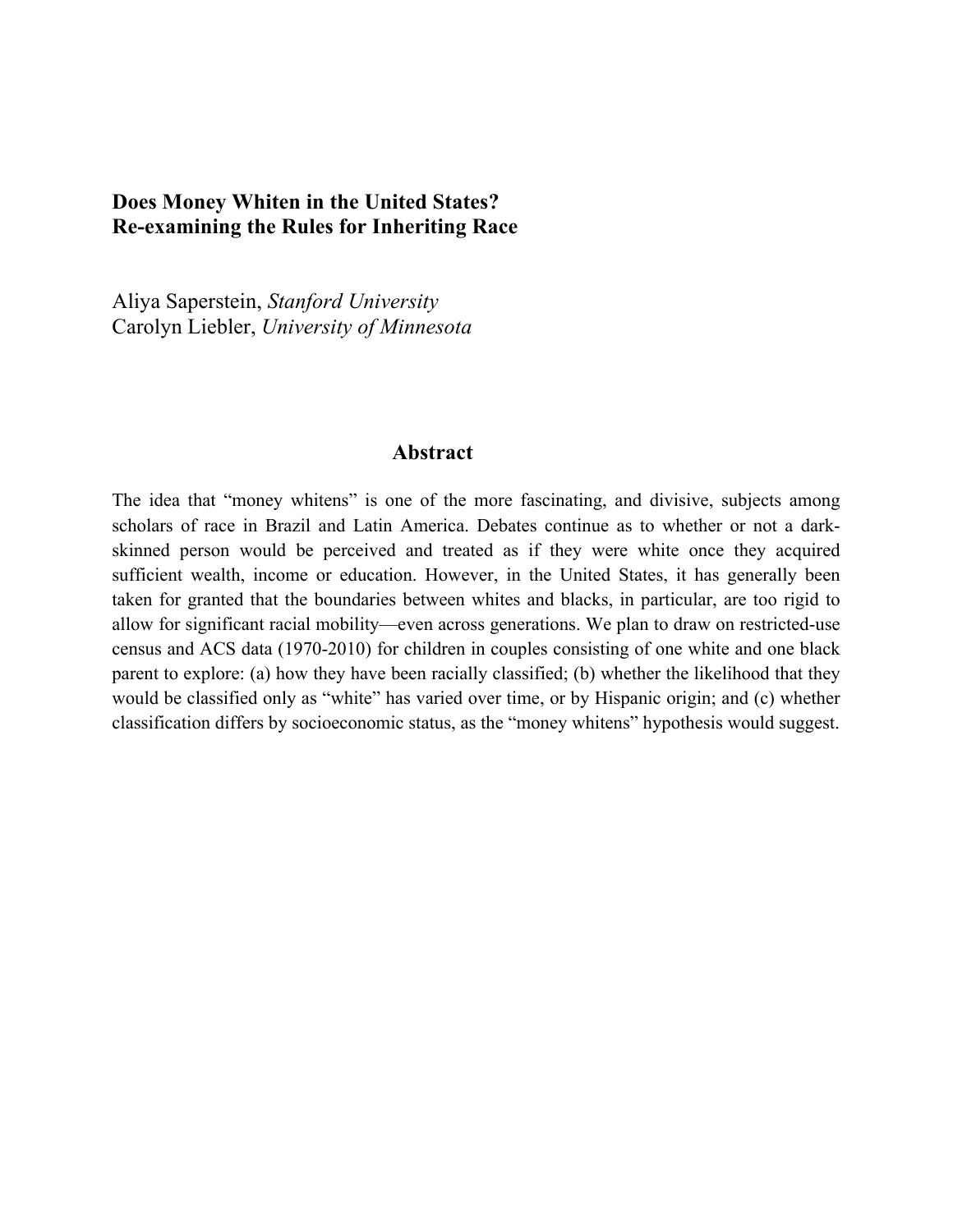# **Does Money Whiten in the United States? Re-examining the Rules for Inheriting Race**

The idea that "money whitens" is one of the more fascinating, and divisive, subjects among scholars of race in Brazil and Latin America. Debates have continued for decades as to whether or not a dark-skinned person would be perceived and treated as if they were white once they acquired sufficient wealth, income or education (e.g., Harris 1964, Wright 1990, Wade 1993, Andrews 2004, Sheriff 2001, Villarreal 2010). Some insist that "money whitening" is either a myth (Golash-Boza 2010), or a largely symbolic strategy that marks people as whiter on paper than they are in everyday interactions (Twine 1998). At the same time, studies show that Brazilian survey interviewers do "whiten" people with higher socioeconomic status, relative to the race they claim for themselves (Telles 2002), and that more highly educated nonwhite Brazilians are both more likely to be married to a white person, and more likely to classify their children as white (Schwartzman 2007).

Yet, what may be most interesting about this debate is not what is contested, but what is taken for granted: that, whether or not whitening happens in Brazil or other parts of Latin America, it definitely does *not* happen in the United States. The categorical black-white divide in the U.S. is often invoked as a contrast in studies of racial fluidity and whitening in Brazil. It is assumed that the boundaries between whites and blacks are too rigid to allow for significant racial mobility in the U.S.—even across generations. However, previous research has not directly investigated the question of whether, and under what circumstances, Americans of African descent will report their race as white. Rather, most related studies address the shrinking likelihood that a child with one black parent will be classified as only black (Roth 2005), the chances that a multiracial part-black person will report as single-race black (Campbell 2007), and the recent multiracial movement (DaCosta 2007), which advocates for children of interracial marriages to be identified as multiracial. Scholars making explicit connections between the U.S. and Latin America have argued that race and racial inequality in the United States are becoming "Latin Americanized" (e.g., Hochschild 2005, Skidmore 1993), highlighting the development of a more graded or continuous notion of race. Yet, even they do not consider the possibility that Americans of African descent might be "whitened" by achieving high socioeconomic status.

This gap in the empirical literature is even more intriguing because census and national survey data has long existed that could shed light on whether or not "money whitens" in the Unites States. This stands in contrast to Brazil and other parts of Latin America, where largescale quantitative data is relatively recent. We aim to fill this gap, drawing on 40 years of the best available U.S. data about children with both a white parent and a black parent.

Our primary aim is to discover whether the child's reported race is more likely to be white if the parents have higher socioeconomic status, in line with the "money whitens" hypothesis. One route to whitening noted in the research on Brazil focuses on the role of "marrying up" (Schwartzman 2007), or contracting a "status exchange" marital partnership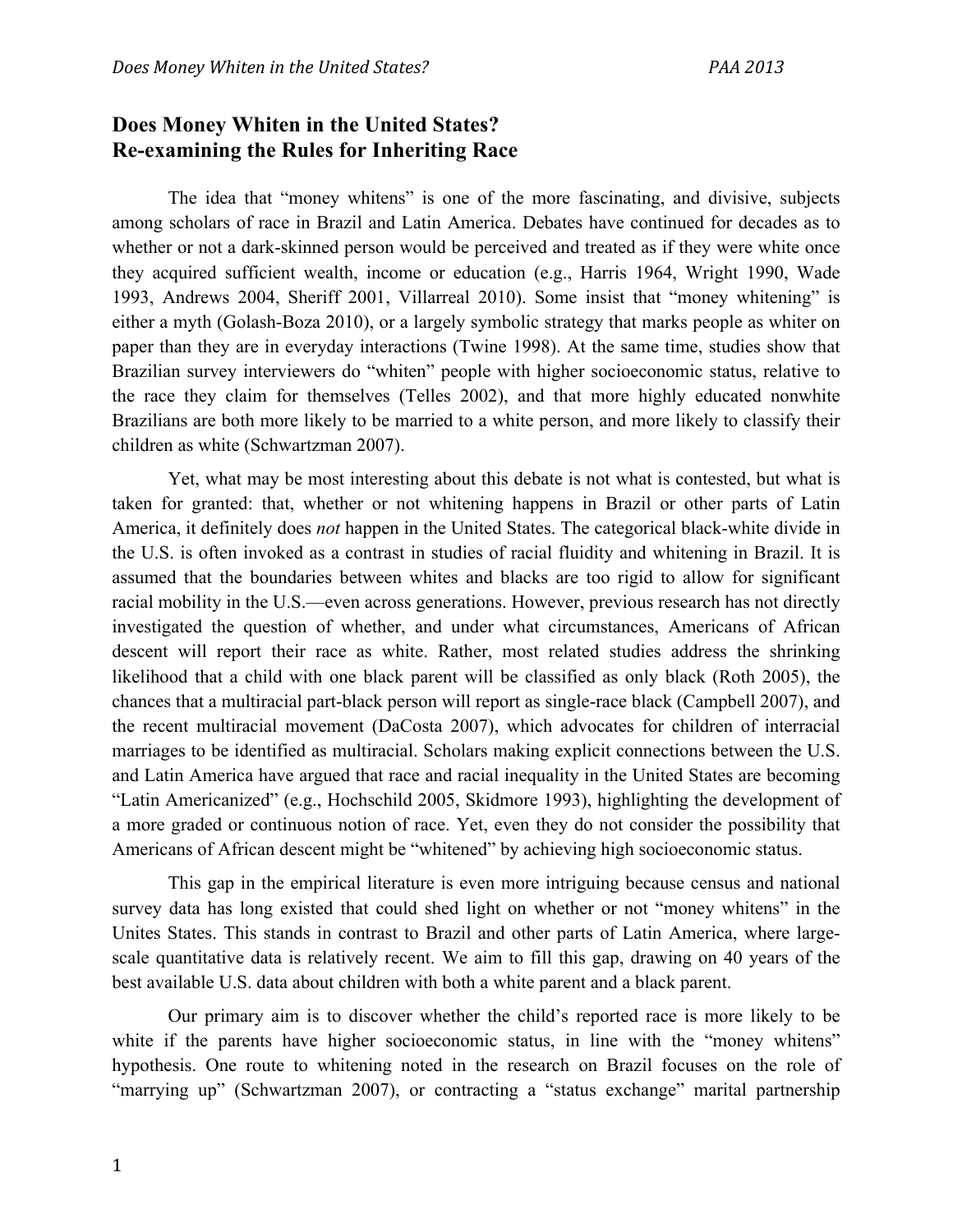(Gullickson 2006b), which suggests that the socioeconomic status of the black parent might be particularly important in these processes. To the extent that money does whiten in the U.S., we also aim to examine whether the phenomenon is limited to Americans who report Hispanic origins; this would suggest the idea that "money whitens" is not accepted by the general population but might have been imported along with immigration from Latin America.

As part of this study, we also aim to provide a broader historical look at how children of black-white couples have been racially classified in the United States between 1900 and 2010, and how this has varied by the family's Hispanic origin.

### **Data, Sample Selection, and Measures**

*Data:* We propose to use high-density restricted-use samples of the US Censuses of 1970, 1980, 1990, and 2000, as well as a high-density version of the 2006-2010 pooled American Community Survey data. These samples are available to approved researchers via the Restricted Data Center network (Liebler has been approved to conduct this research). The samples contain about 17% of the population in each year, which increases our sample sizes, relative to the public-use versions of these data, and thus reduces our standard errors.

*Sample selection:* In each data set, we will focus on children ages 0-9, who are living with one single-race white parent and one single-race black parent, one of whom is the householder. If sample size allows, we will randomly select one child per sibling set. Parentparent-child triads will be excluded if anyone's race was allocated by the Census Bureau.

Because of our focus on the "money whitens" hypothesis, we will include only children whose race was reported as (a) black, (b) white, (c) black and white (or a write in response such as "mixed"), or (d) "other race." Restricting the sample to these racial classifications also increases the likelihood that the child is not an adopted or stepchild, as might be the case if they are reported as American Indian, Asian, or Pacific Islander. After 2000, we can explicitly limit our sample to the biological children of the householder.

*Measures of Hispanic origin:* We will be testing several measures of Hispanic origin, including an indicator of whether both parents report Hispanic origin, whether exactly one parent reports being Hispanic, and/or whether the child is reported as Hispanic. Prior to 1980, the census did not ask about Hispanic origins directly, so we will code a family as Hispanic if any member of the triad was born abroad in the Caribbean, Central America, or South America.

*Measures of Socioeconomic Origin:* We plan to rely primarily on measures of each parent's completed education and his or her occupational standing. We also aim to construct a continuous variable that expresses the family's income in terms of its relation to the poverty line (taking into account family composition).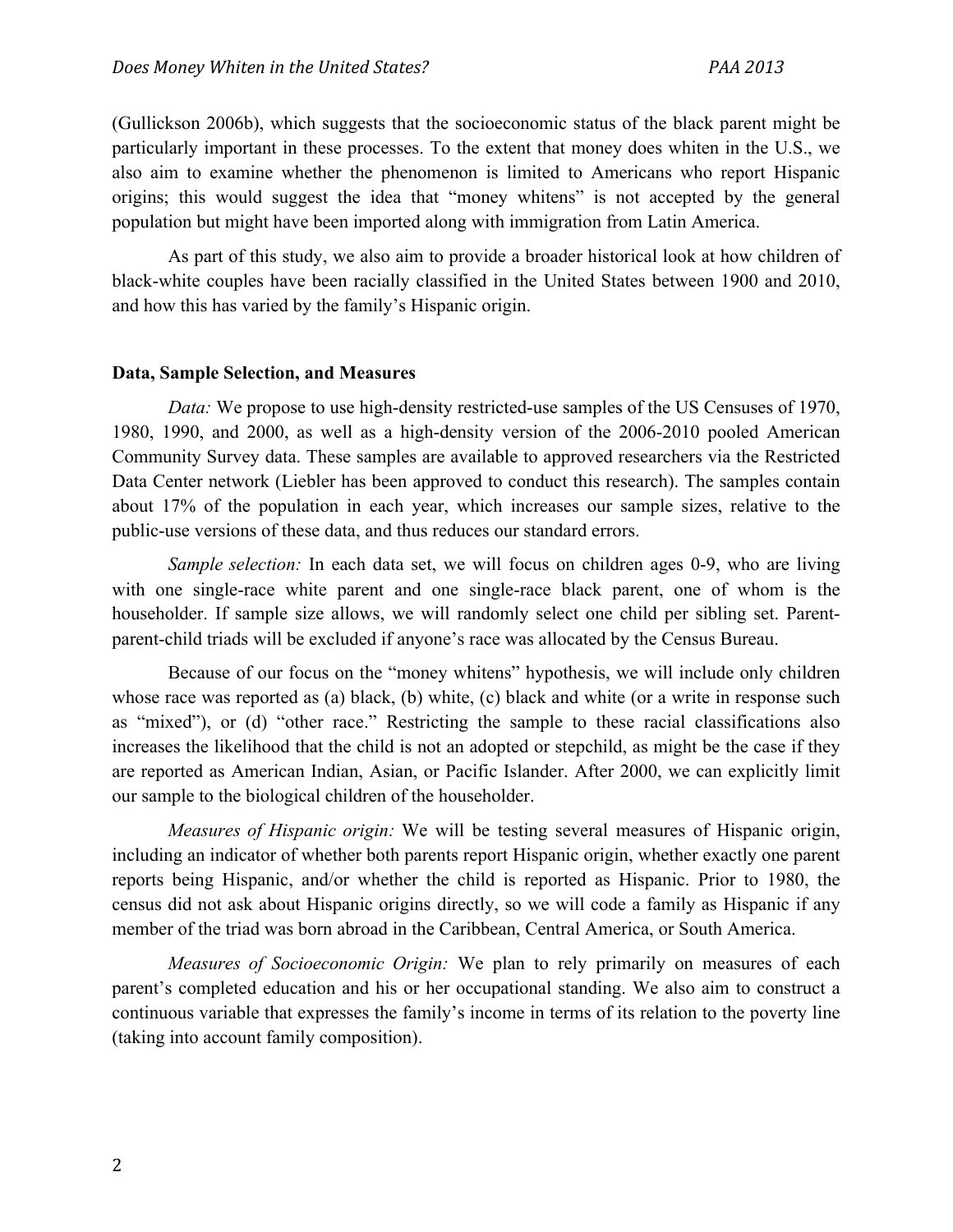### **Preliminary Results**

Using public-use microdata from IPUMS (Ruggles et al. 2010), we have generated preliminary results, spanning from 1900 to 2010 ("2010" is data from the 2006-2010 ACS). In Figure 1, we illustrate the proportion of young children (ages 0-9) with a black parent and a white parent who were reported as white. From 1900 to 1990, more than 20 percent of all such children were classified as white, including nearly half at mid-century, as the Jim Crow era was nearing its end. Although these marriages were uncommon in many decades (see Gullickson 2006a), Figure 1 shows that the resulting children were not universally classified using the "one drop" rule, either by their parents (beginning in 1960) or by enumerators (before 1960).

## [Figure 1 about here]

Using IPUMS data from 1970 to 2010, we next divided these children into groups based on (a) whether the child was reported as Hispanic or not (this designation is imputed by IPUMS in 1970), and (b) whether the family was "poor" (at or below the poverty line), "middle" income (between poverty and 3x the poverty line), or "rich" (above 3x the poverty line). These divisions allow us to provide preliminary evidence about whether the "rich" families are especially likely to report their children as white (the "money whitens" hypothesis), and whether the answer to this question is different among people with links to the Caribbean or Central or South America (where "money whitening" is thought to take place). These preliminary comparisons are presented in Figures 2 and 3. They show that rather than a tendency for richer black-white couples to report their children as white, there is a slight tendency for poorer parents to do so. Moreover, this tendency is stronger among Hispanic children than among non-Hispanic children.

## [Figures 2 and 3 about here]

Finally, we explore the effect of parent's educational attainment on the likelihood that their children will be classified as white. As Schwartzman (2007) notes, parents' education may be a better proxy for the whitening effects of status than income (or poverty) because it varies less from year to year, and is more likely to have been attained before the birth of the child in question. Of course, unlike household poverty levels, completed education may also differ between spouses. For these results, we focus on the completed education of the black parent, as it is thought to drive the status exchange interracial union, which allows the black parent to both marry a lighter-skinned or white spouse and then "whiten" his or her children.

### [Figures 4 and 5 about here]

The comparisons by education reveal an intriguing contrast between the era of enumerator classification (pre-1960) and self-report (1960 and later). The whitening of non-Hispanic children with a highly educated black parent occurred with some frequency prior to 1960. However, in more recent years, Hispanic children in less educated interracial families are especially likely to be classified as white. This contrast mirrors debates about whitening in Brazil that pit national survey data with interviewer classifications (e.g., Telles 2002) against local ethnographic work highlighting the aspirational aspects of self-identification (e.g., Twine 1998).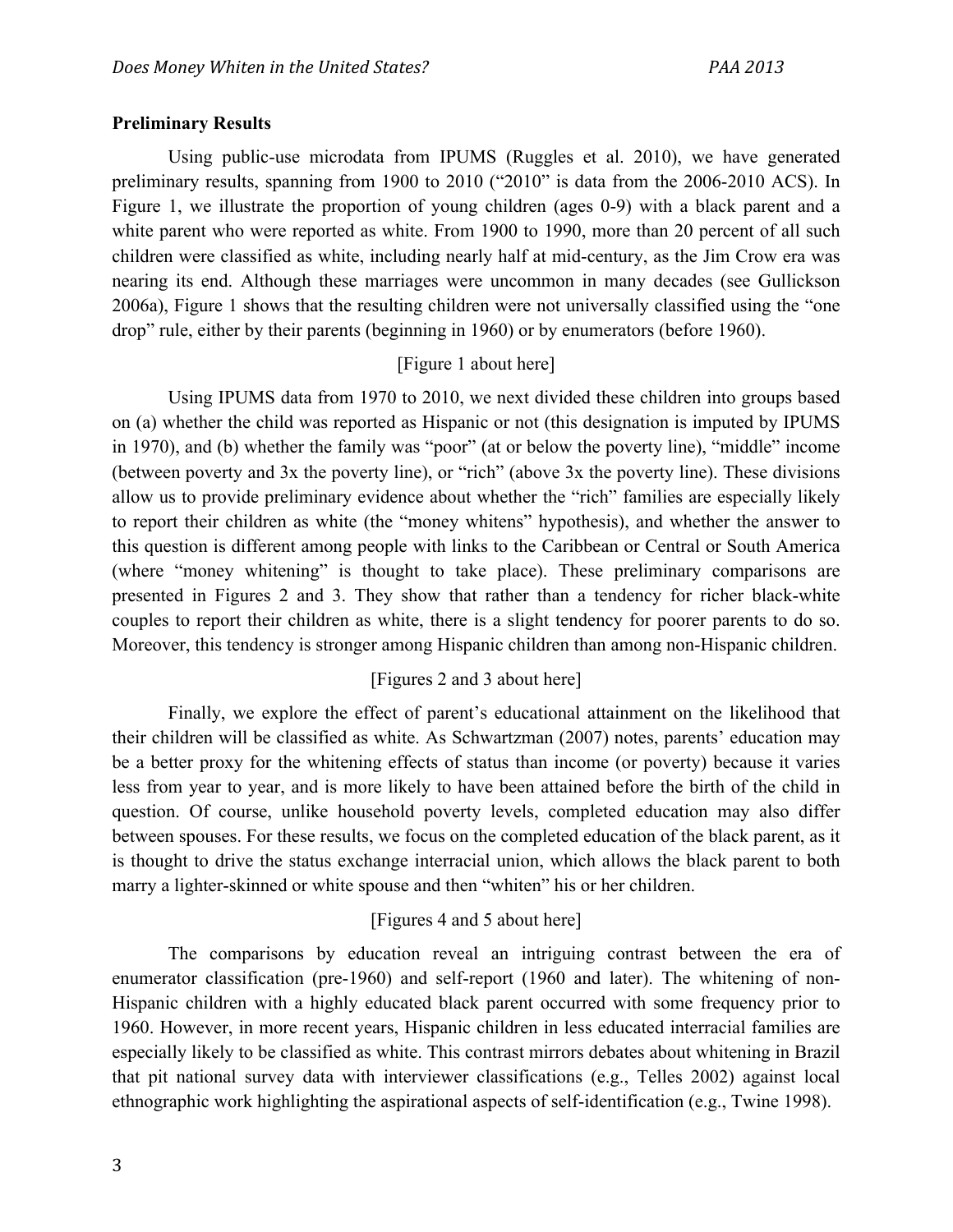#### **Next steps**

If accepted, we plan to conduct the following additional analyses before the 2013 PAA meetings: We will use restricted-use data from 1970-2010 to increase our sample size substantially. We will estimate multivariate models predicting the likelihood that a young child of a black and a white parent will be classified as white (vs. all else), controlling for each parent's education, occupational standing, age cohort, and Hispanic origin(s)/birthplace, as well as the black parent's gender. We will include region and year fixed-effects to account for changes over time and differences across regions. We plan to test other model specifications as well, including separate analyses for each year, and separating Hispanic from non-Hispanic families.

#### **References**

Andrews, George Reid. 2004. *Afro-Latin America, 1800-2000*. Oxford: Oxford University Press.

- Campbell, Mary E. 2007. "Thinking Outside the (Black) Box: Measuring Black and Multiracial Identification on Surveys." *Social Science Research* 36(3):921–944.
- DaCosta, Kimberly. 2007. *Making Multiracials: State, Family and Market in the Redrawing of the Color Line*. Stanford University Press.
- Golash-Boza, Tanya. 2010. "Does Whitening Happen? Distinguishing between Race and Color Labels in an African-Descended Community in Peru." *Social Problems* 57(1):138-56.
- Gullickson, Aaron. 2006a. "Black/White Interracial Marriage Trends, 1850–2000." *Journal of Family History* 31(3):289-312.
- Gullickson, Aaron. 2006b. "Education and Black-White Interracial Marriage." *Demography* 43(4):673-689.
- Harris, Marvin. 1964. "Racial Identity in Brazil." *Luso-Brazilian Review* 1(2):21-28.
- Hochschild, Jennifer L. 2005. "Looking Ahead: Racial Trends in the United States." *Daedalus* 134:70-81.
- Roth, Wendy D. 2005. "The End of the One-Drop Rule? Labeling of Multiracial Children in Black Intermarriages." *Sociological Forum* 20(1):35-67.
- Ruggles, Steven, J. Trent Alexander, Katie Genadek, Ronald Goeken, Matthew B. Schroeder, and Matthew Sobek. 2010. Integrated Public Use Microdata Series: Version 5.0 [Machine-readable database]. Minneapolis: University of Minnesota.
- Schwartzman, Luisa Farah. 2007. "Does Money Whiten? Intergenerational Changes in Racial Classification in Brazil." *American Sociological Review* 72(6):940-963.
- Sheriff, Robin E. 2001. *Dreaming Equality: Color, Race, and Racism in Urban Brazil.* Rutgers University Press.
- Skidmore, Thomas E. 1993. "Bi-Racial U.S.A. vs. Multi-Racial Brazil: Is the Contrast Still Valid?" *Journal of Latin American Studies* 25(2):373-386.
- Telles, Edward. 2002. "Racial ambiguity among the Brazilian population." *Ethnic and Racial Studies* 25(3):415-41.
- Twine, F.W. 1998. *Racism in a Racial Democracy: The Maintenance of White Supremacy in Brazil.*
- Villarreal, André. 2010. "Stratification by Skin Color in Contemporary Mexico." *American Sociological Review* 75, 652-678.
- Wade, Peter. 1993. *Blackness and Race Mixture: The Dynamics of Racial Identity in Colombia.* Baltimore, MD: Johns Hopkins University Press.
- Wright, Winthrop. 1990. *Café con Leche: Race, Class, and National Image in Venezuela.* Austin, TX: University of Texas Press.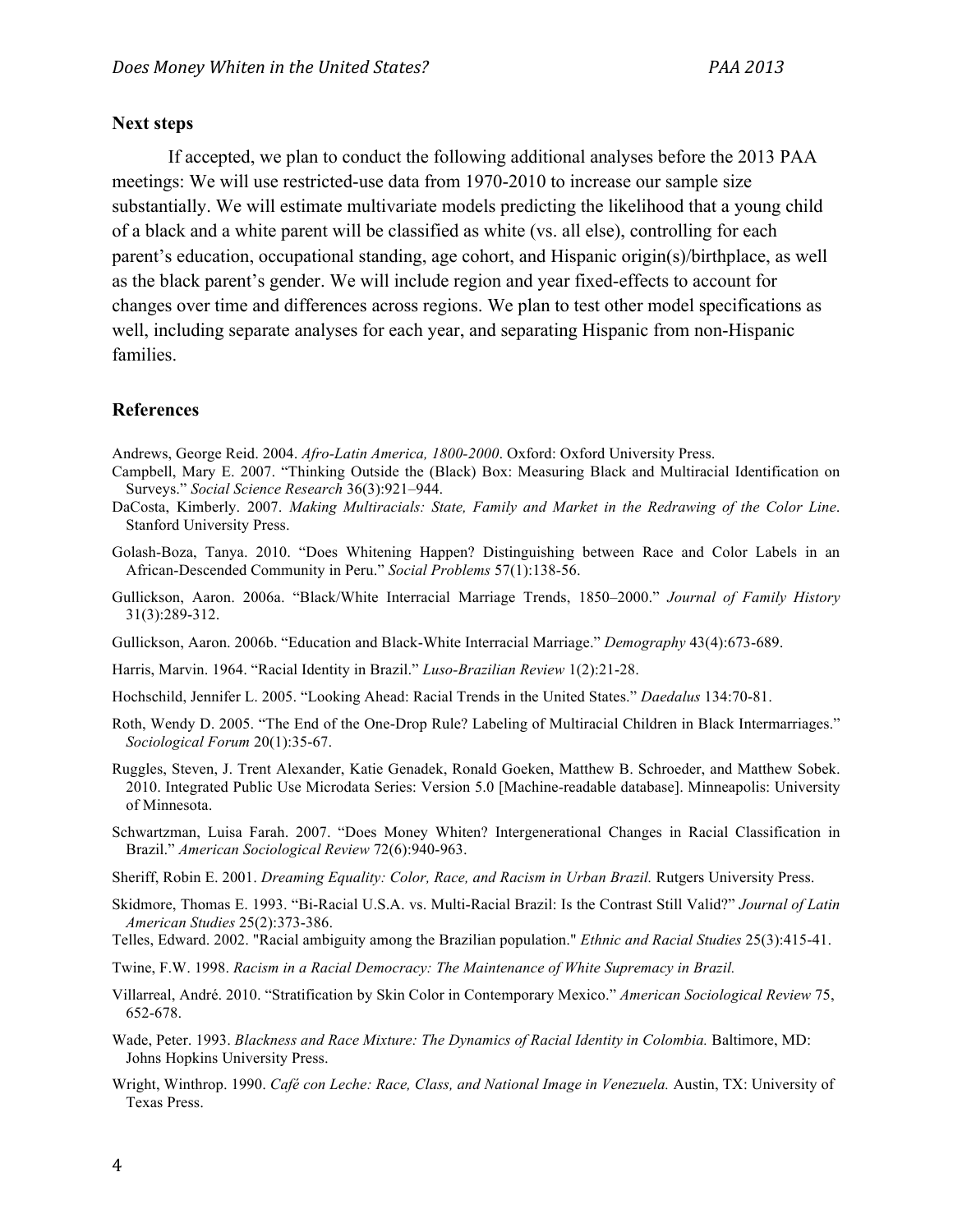

**Figure 1: Race responses for children of Black-White couples, ages 0-9**

**Figure 2: Race of non-Hispanic children of Black-White couples, by poverty status** 



**Figure 3: Race of Hispanic children of Black-White couples, by poverty status** 



Note: P=poor (adjusted household income at or below the poverty line); M=middle income (up to 3 times poverty line); R=rich (more than 3 times the poverty line).